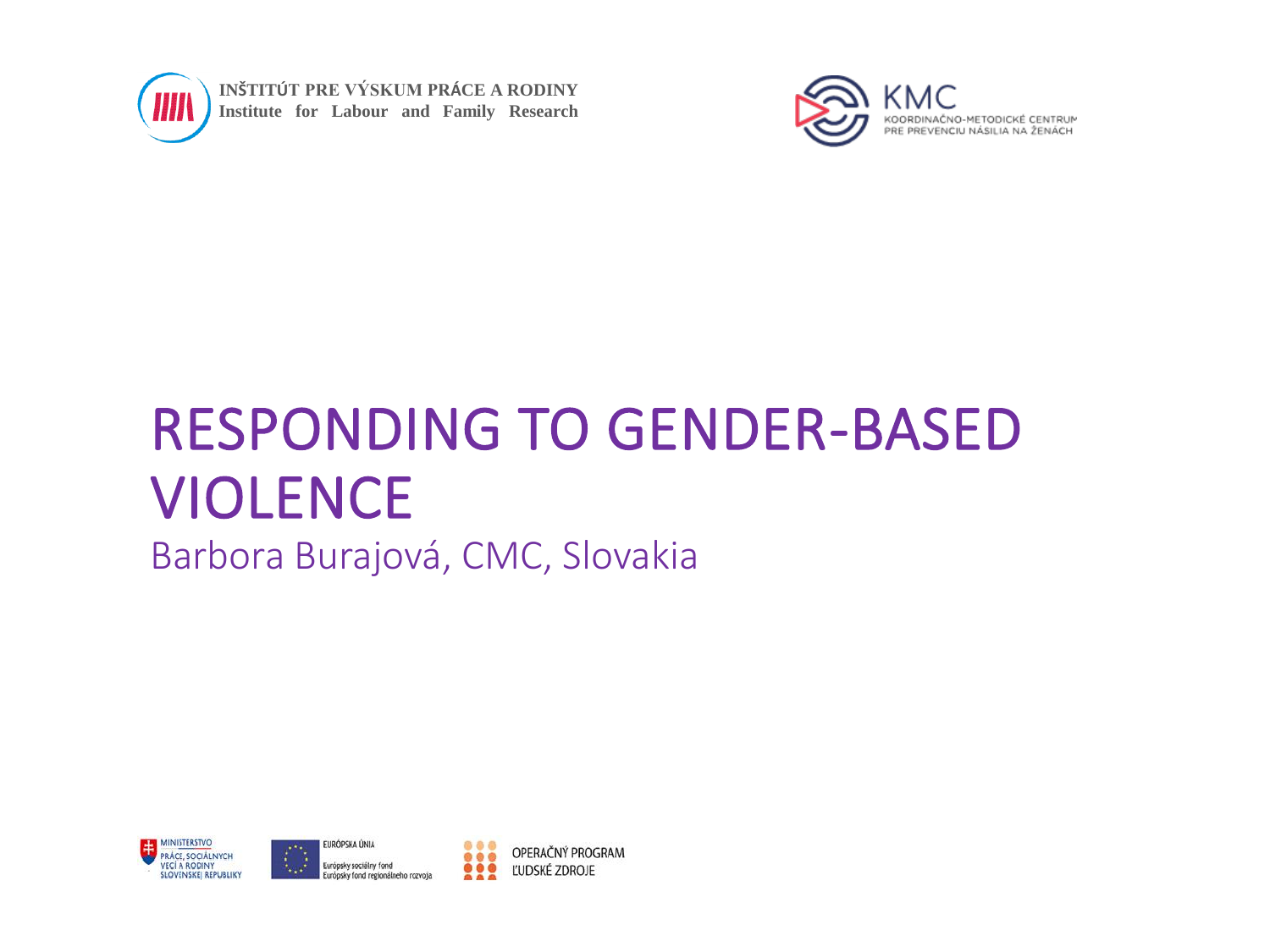

Why doesn't she leave?

Why didn´t she tell?

# AWAY FROM VIOLENCE

# What does she need to be safe?

What I have to say/ do for her to speak out?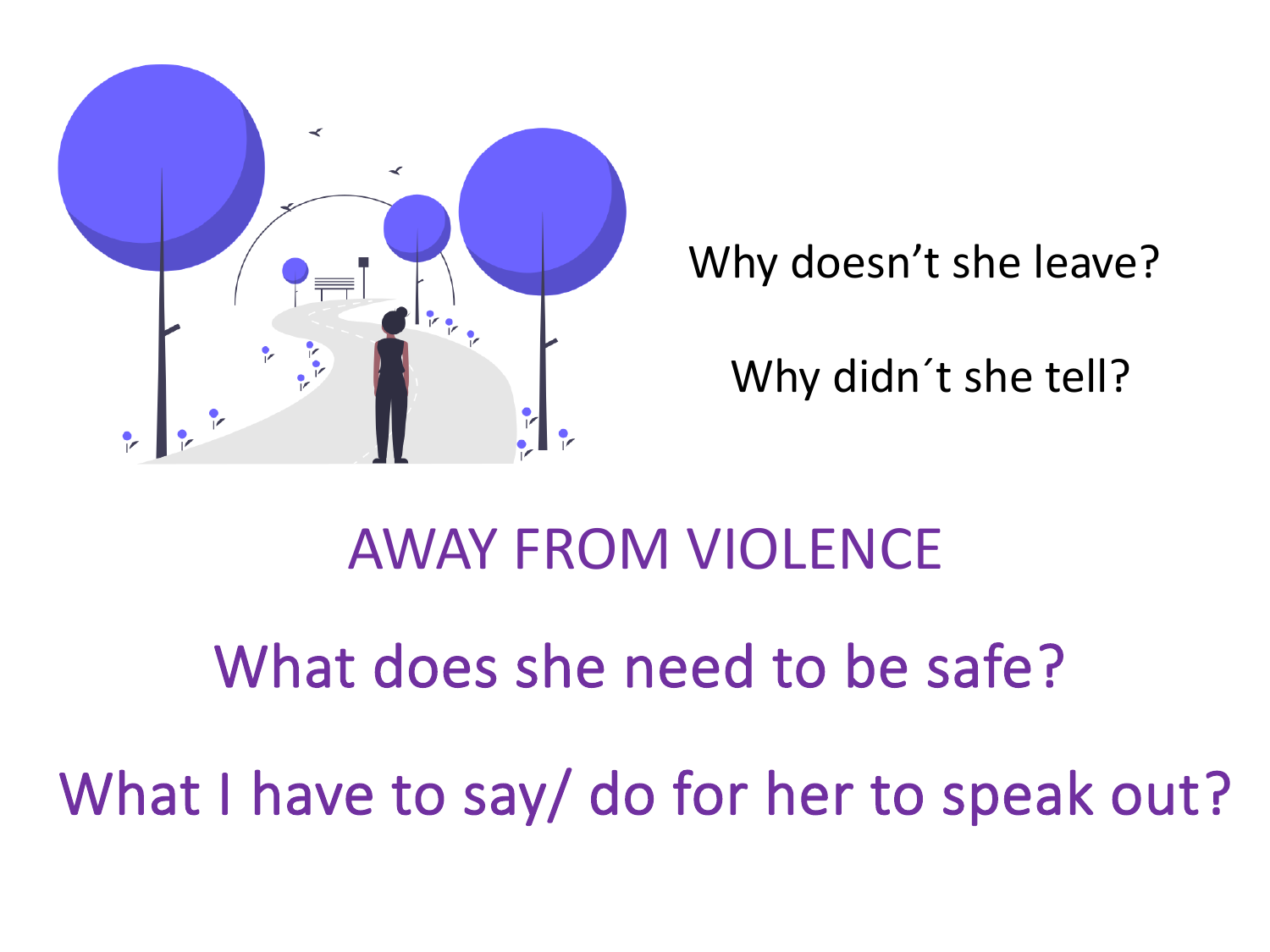## CMC & NATIONAL HELPLINE FOR WOMEN



2015

#### **COORDINATING - METHODICAL CENTRE**  FOR PREVENTION OF VIOLENCE AGAINST WOMEN (CMC)



**NATIONAL HELPLINE**

24/7, free of charge



NÁRODNÁ LINKA PRE ŽENY ZAŽÍVAJÚCE NÁSILIE

0800 212 212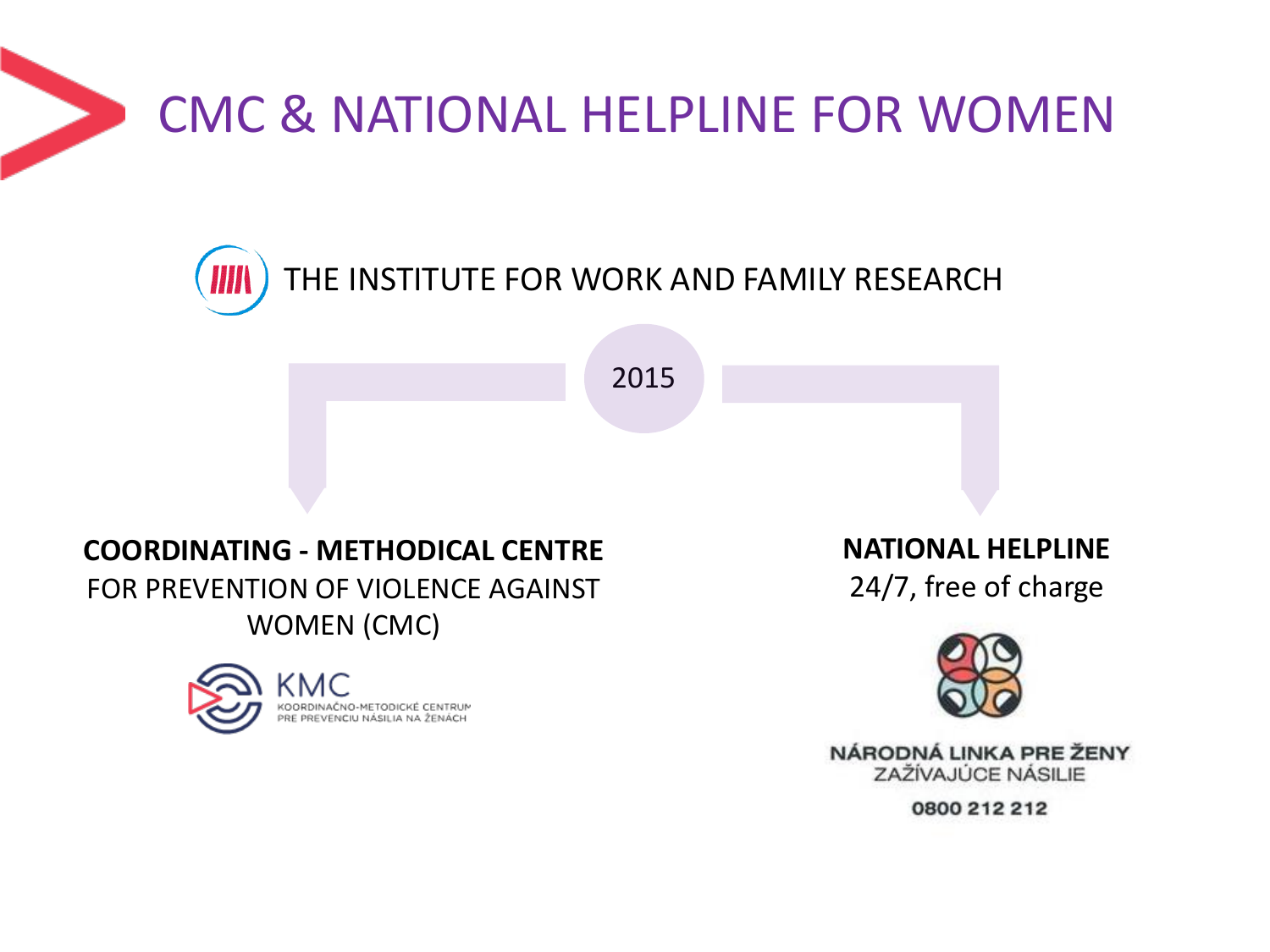

Harmful gender stereotypes and inequality support and perpetuate violence against women.

Violence against women is used to support unequal gender roles.

Acknowledgement and understanding of the causes and consequences of GBV is the corn stone for effective prevention at every level.

All interventions shall be designed and realized with regard to the needs of women experiencing violence and their children.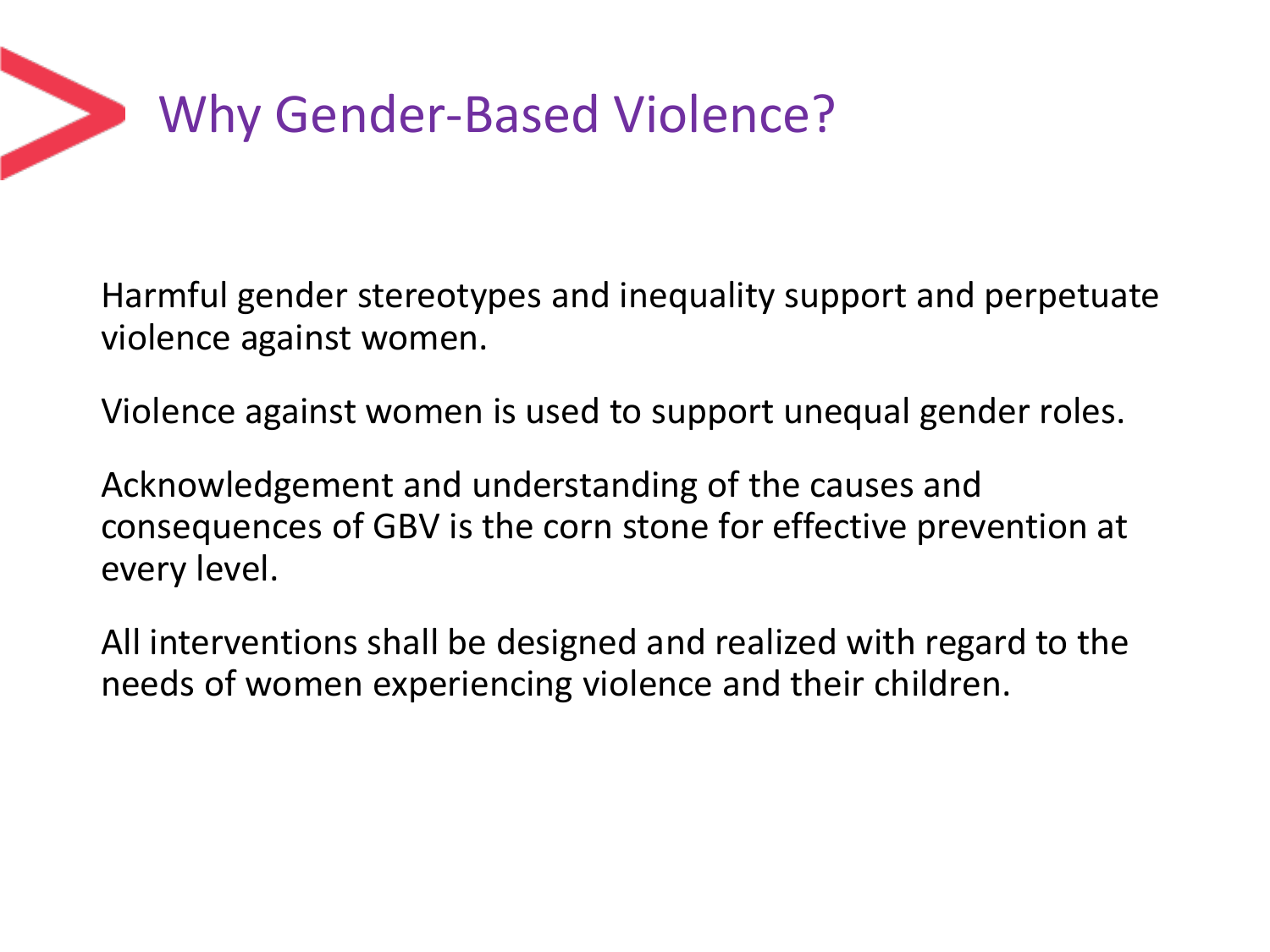### Why Violence Against Women?

Prevalence and incidence rates of **domestic violence** in SK (National survey, 2017, CMC)

- 20% of men and women suffered from repeated violence by a family member since the age of 15
	- The prevalence of violence, severity of physical injury and the level of coercion and control are greater for women than for men.
	- Men overwhelmingly perpetrate not only violence against women but also domestic violence.
	- In case of **men 1/5 of DV was IPV**, while in case of **women 4/5 of DV were IPV**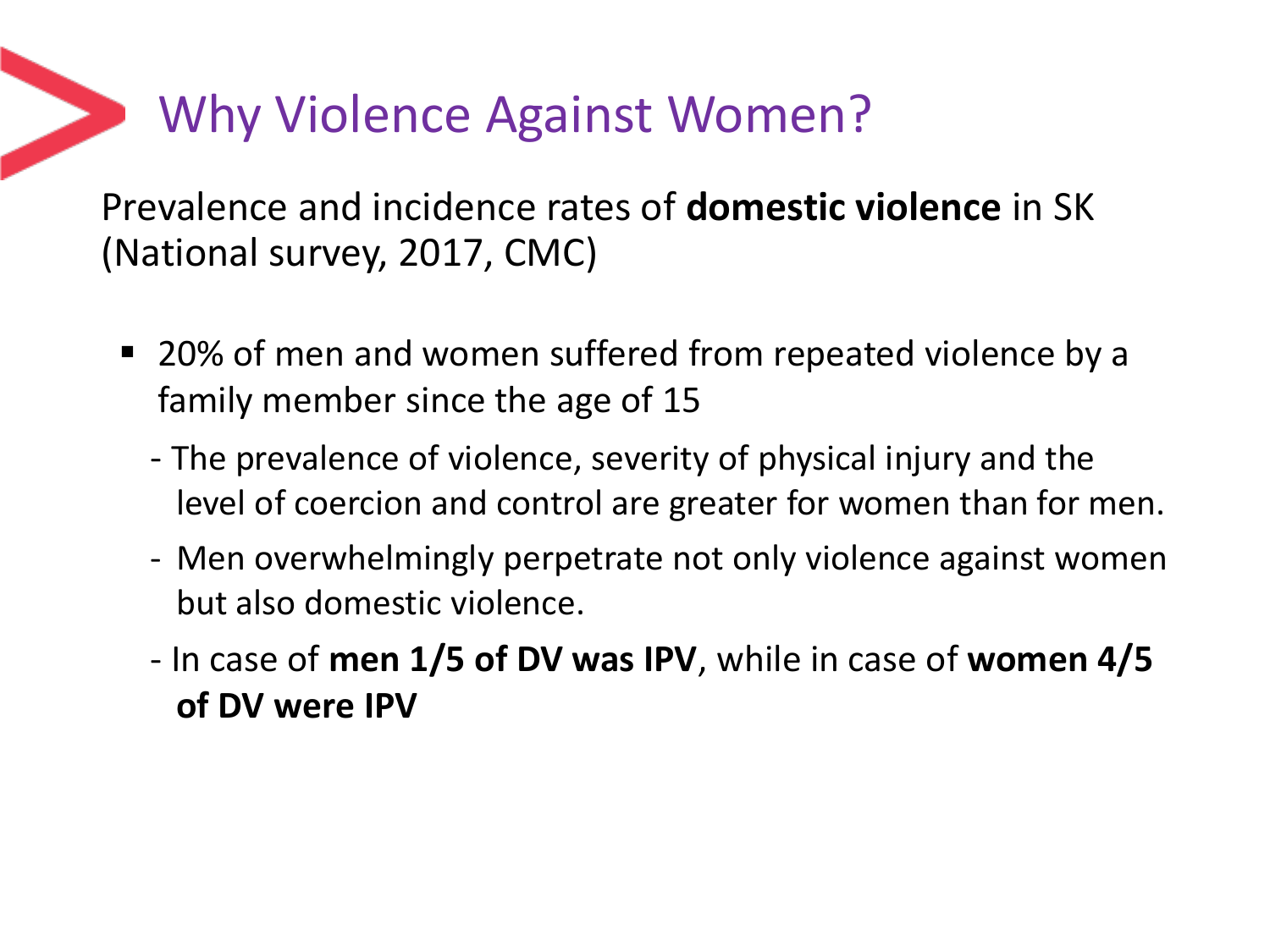Violence in childhood – 22% of women & 33% of men



 $\blacksquare$  Victim boys  $\blacksquare$  Victim girls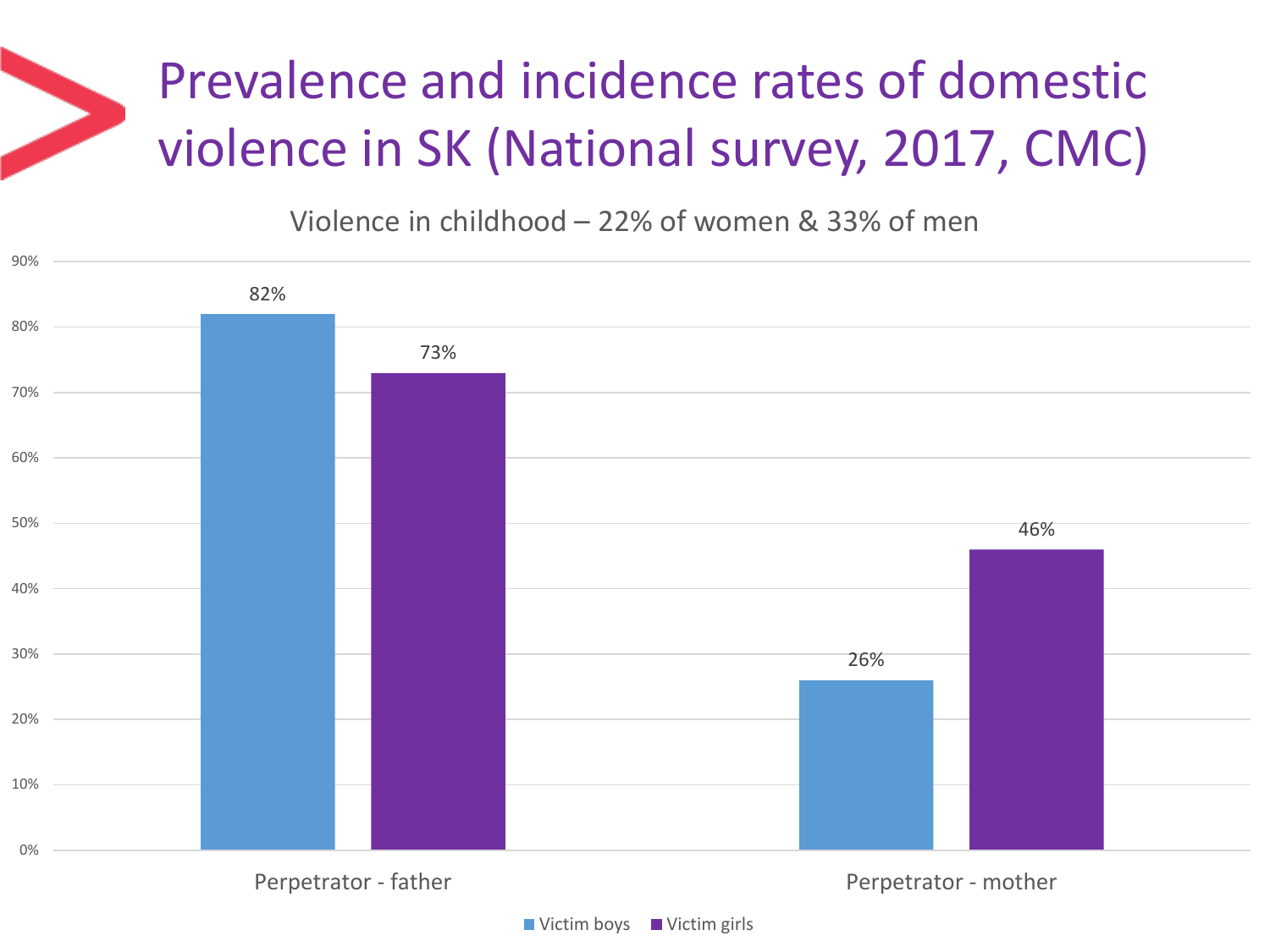Repeated domestic violence after the age of 15



Men Women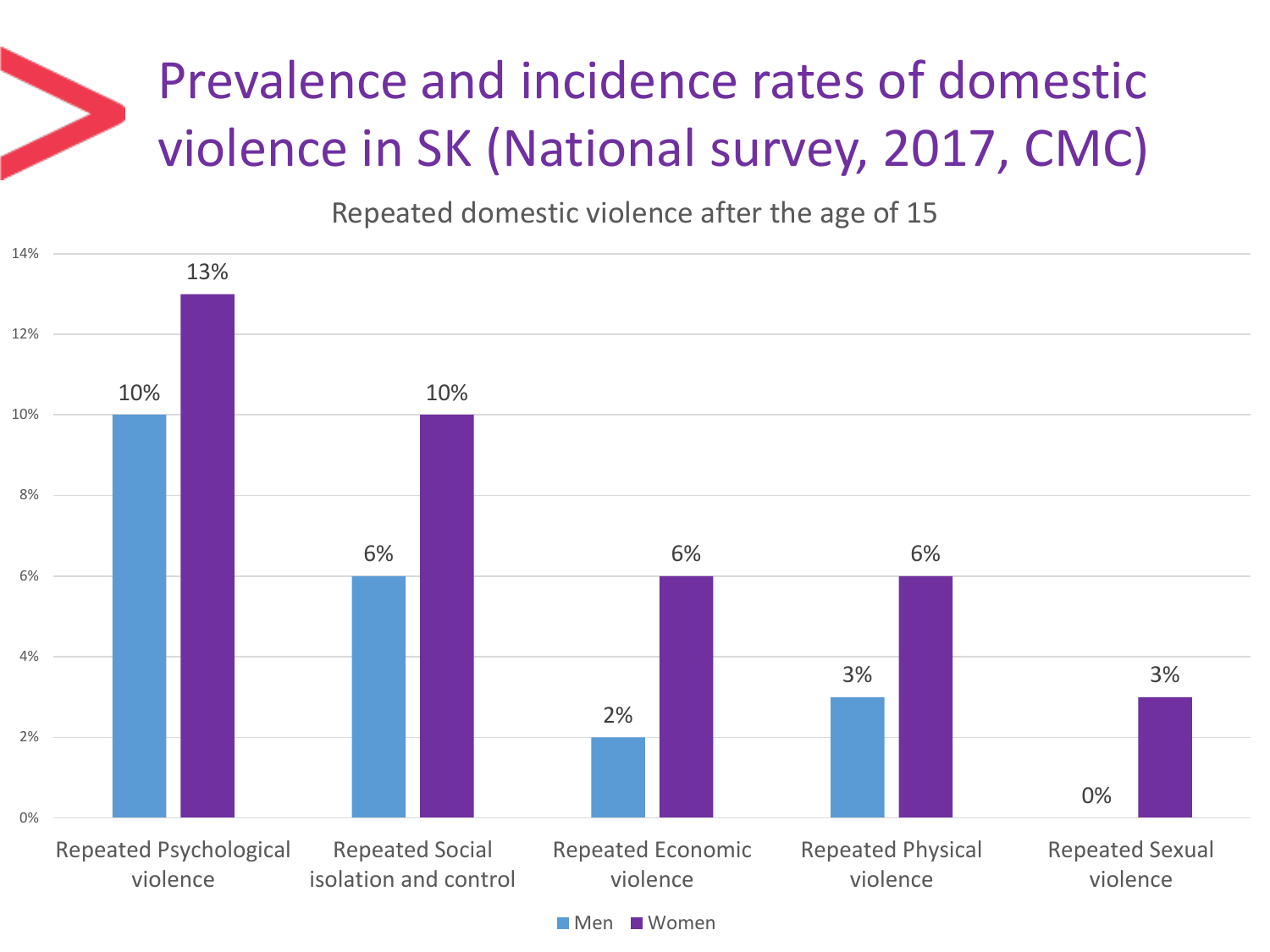IPV - at least once



**Men Women**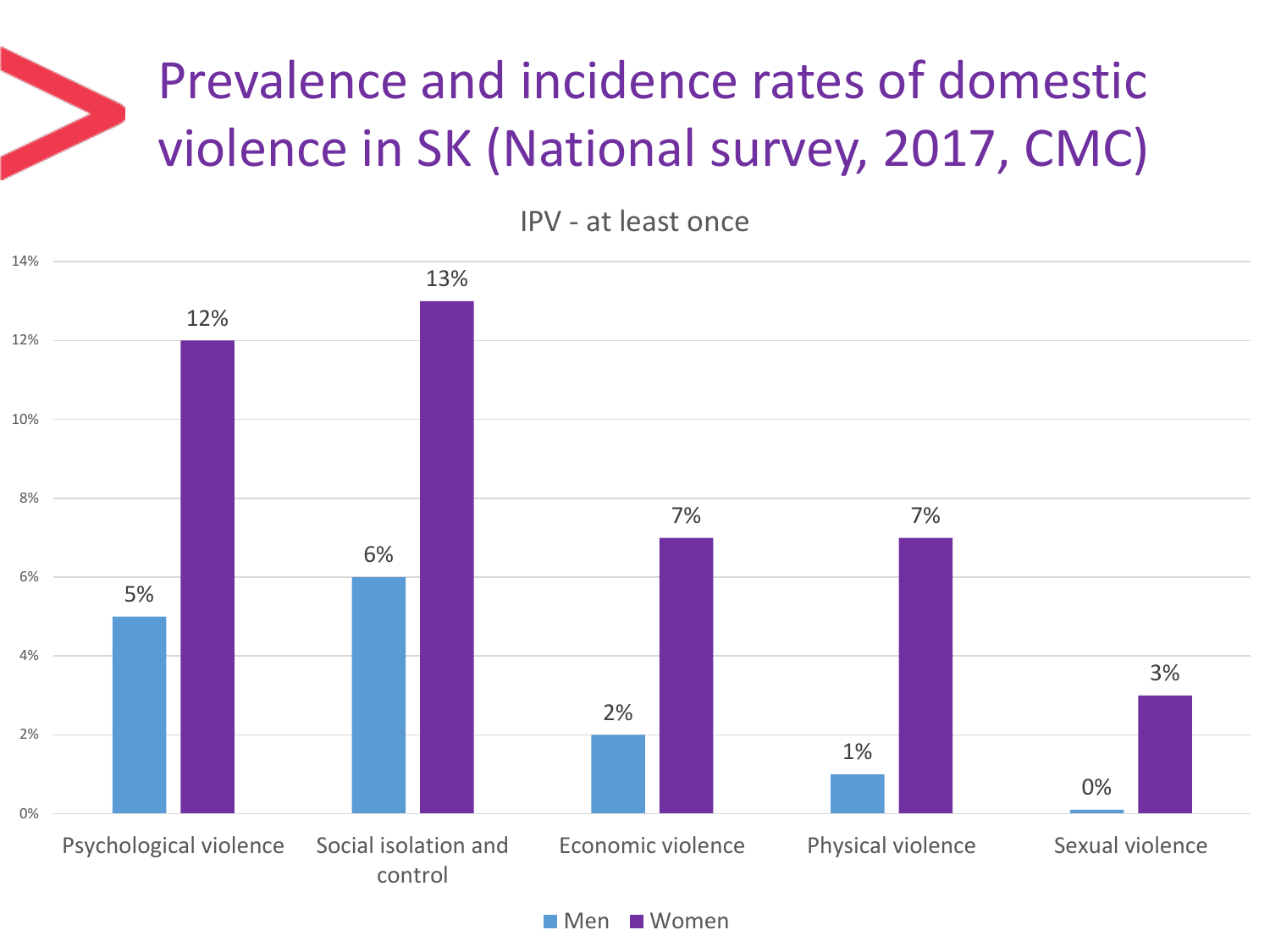Repeated IPV



**Men Women**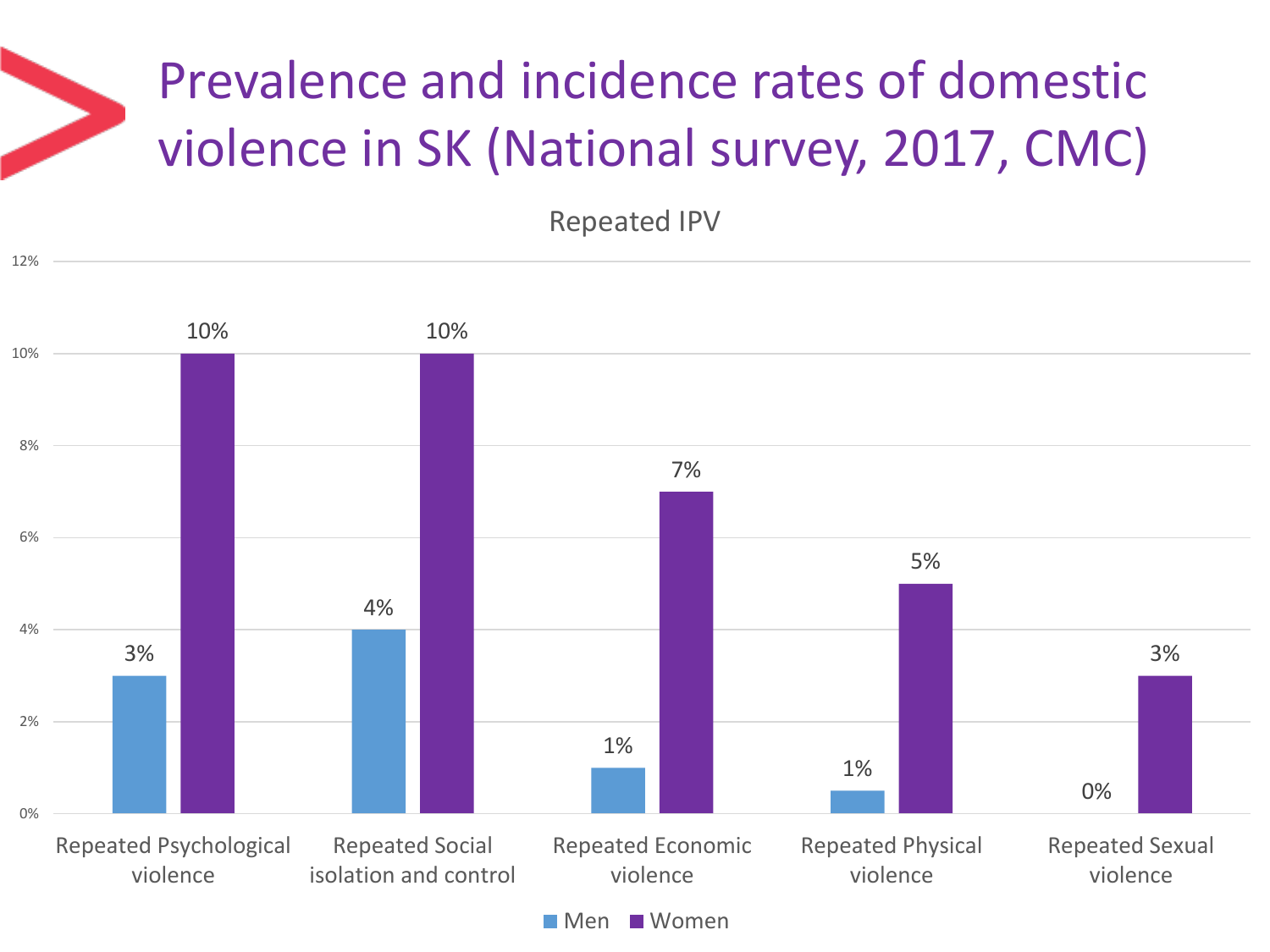## Analysis of administrative data on criminal proceedings in cases of DV and IPV (2020, CMC)

Police statistics 2019 (1639 criminal proceedings)

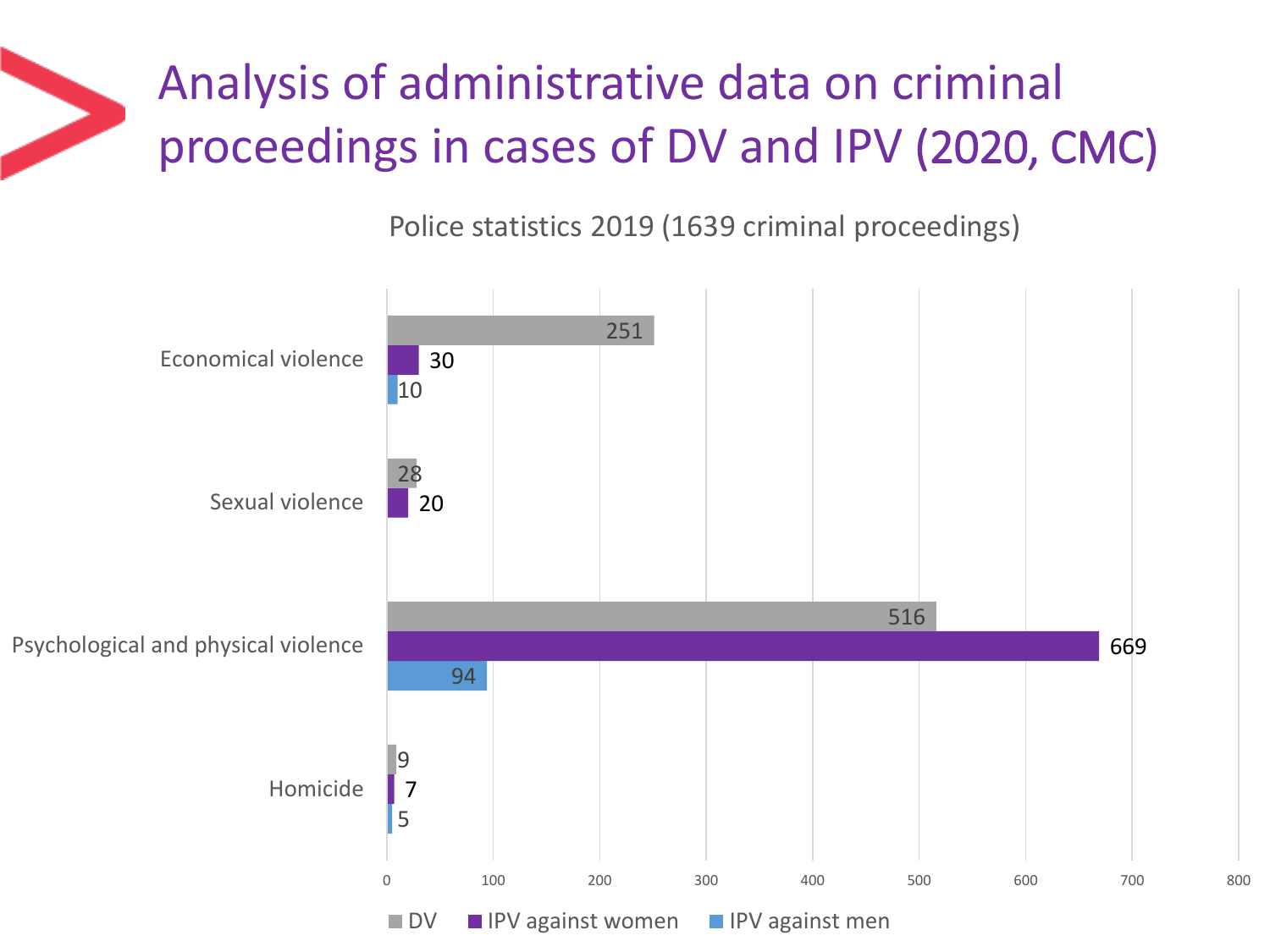## Analysis of administrative data on criminal proceedings in cases of DV and IPV (2020, CMC)

Judicial data 2019 - Victims of IPV and DV (1746 decided cases)

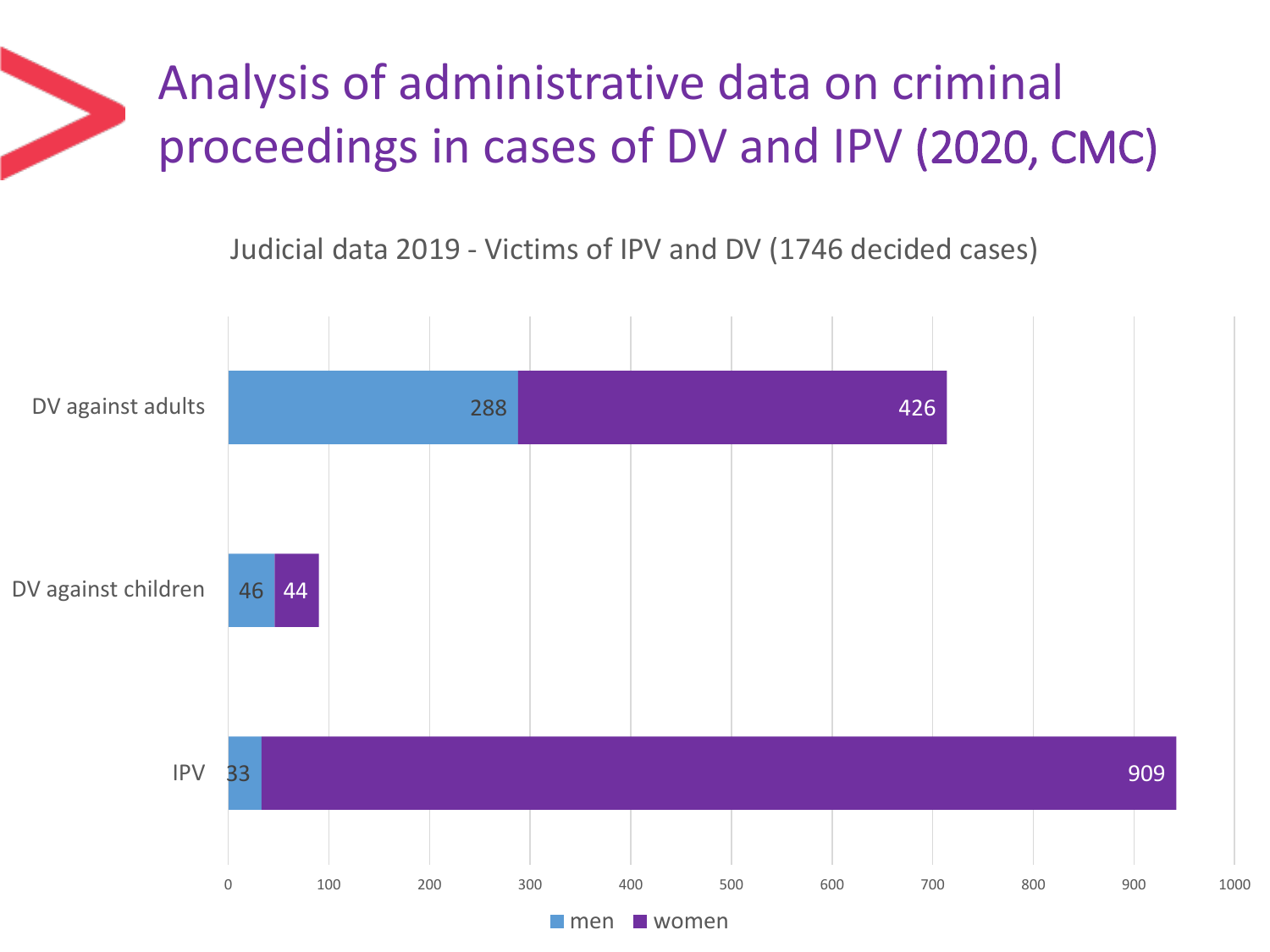## Analysis of administrative data on criminal proceedings in cases of DV and IPV (2020, CMC)

Judicial data 2019 - Perpetrators DV



 $\blacksquare$  Male perpetrators  $\blacksquare$  Female perpetrators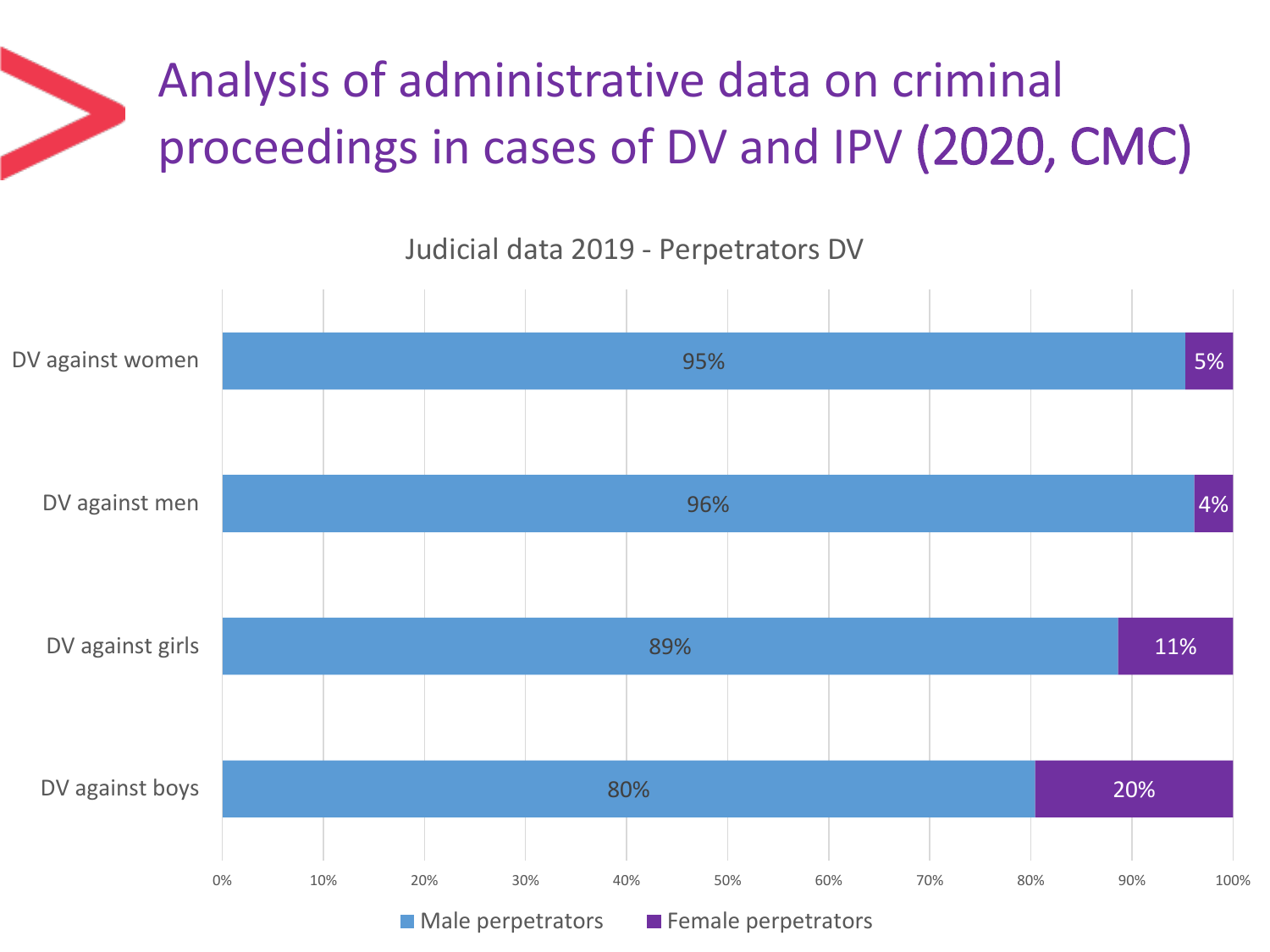## MOST CASES OF VAW GO UNKNOWN AND UN-DETECTED (National survey, 2017, CMC)

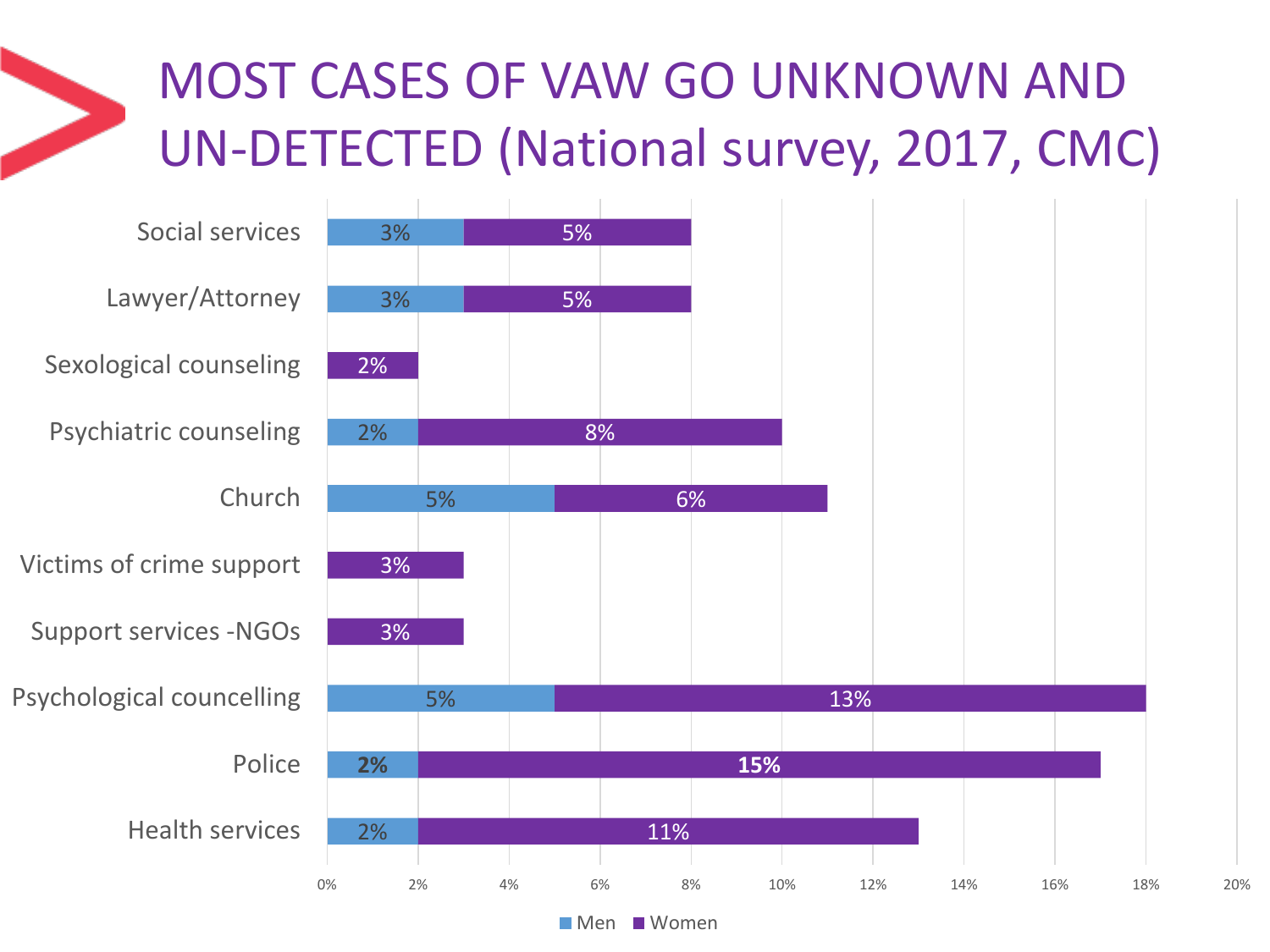## Holding perpetrators accountable (Analysis of administrative data..., 2020, CMC)

Judicial data 2019 - Sentencing

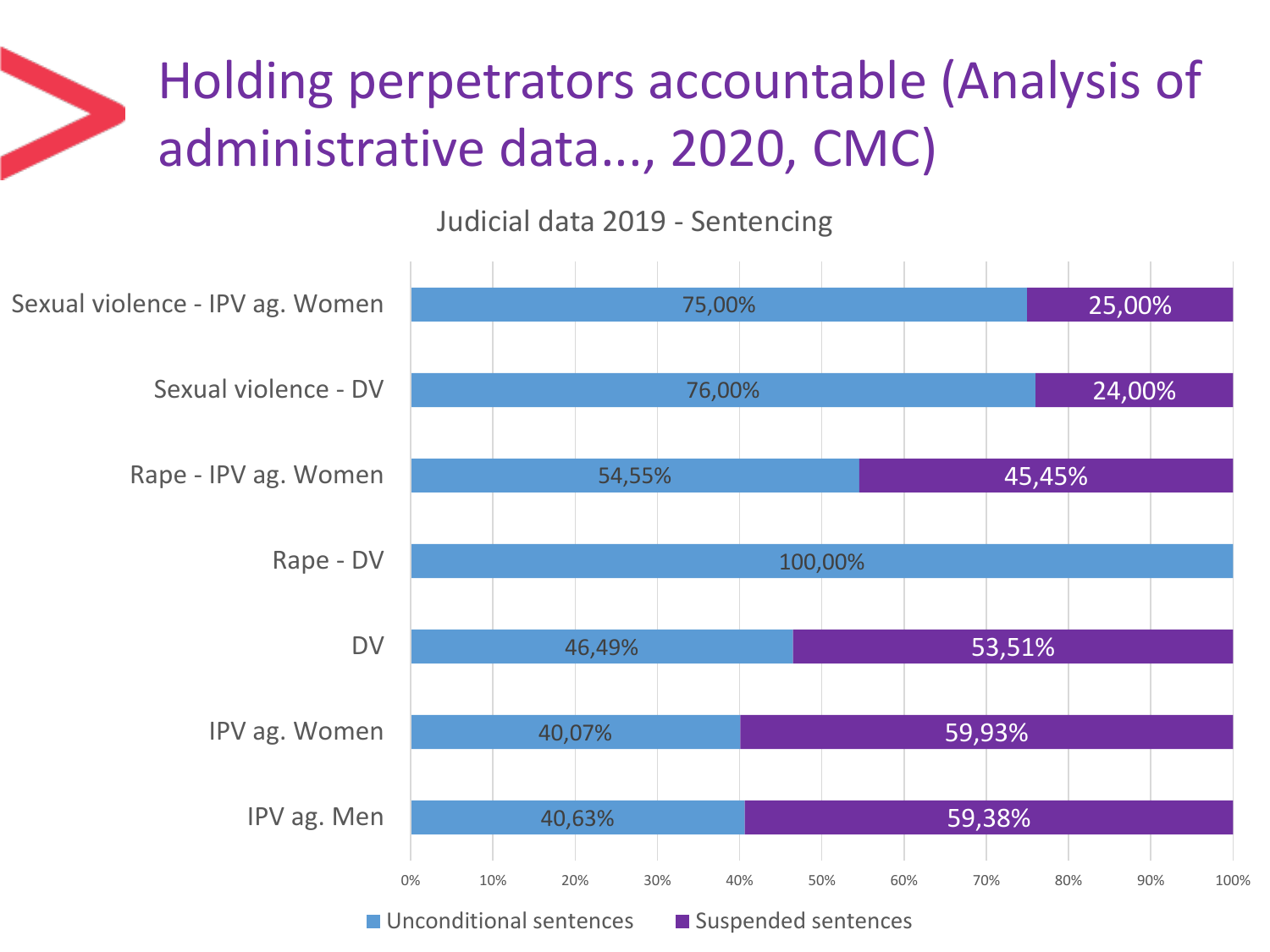Sentencing and Measures to Prevent Revictimization (quantitative & qualitative research of court decisions, 2020, CMC)

Art.208 (maltreatment of a close and entrusted persons):

- **3 to 8 and 7 to 15 years** in case of aggravating circumstances.

Art. 199 (rape) and Art. 200 (sexual violence):

- **5 to 10 and 7 to 15 years** in case of aggravating circumstances.

#### **Suspended sentencing**:

• the imposed imprisonment **is max. 3 years resp. 4 years**

 $\mathcal{R}_{\mathcal{L}}$ 

• the court can impose restrictions or obligations as a part of the probation supervision, including restraining order (to approach or contact), the obligation to participate in social or psychological counselling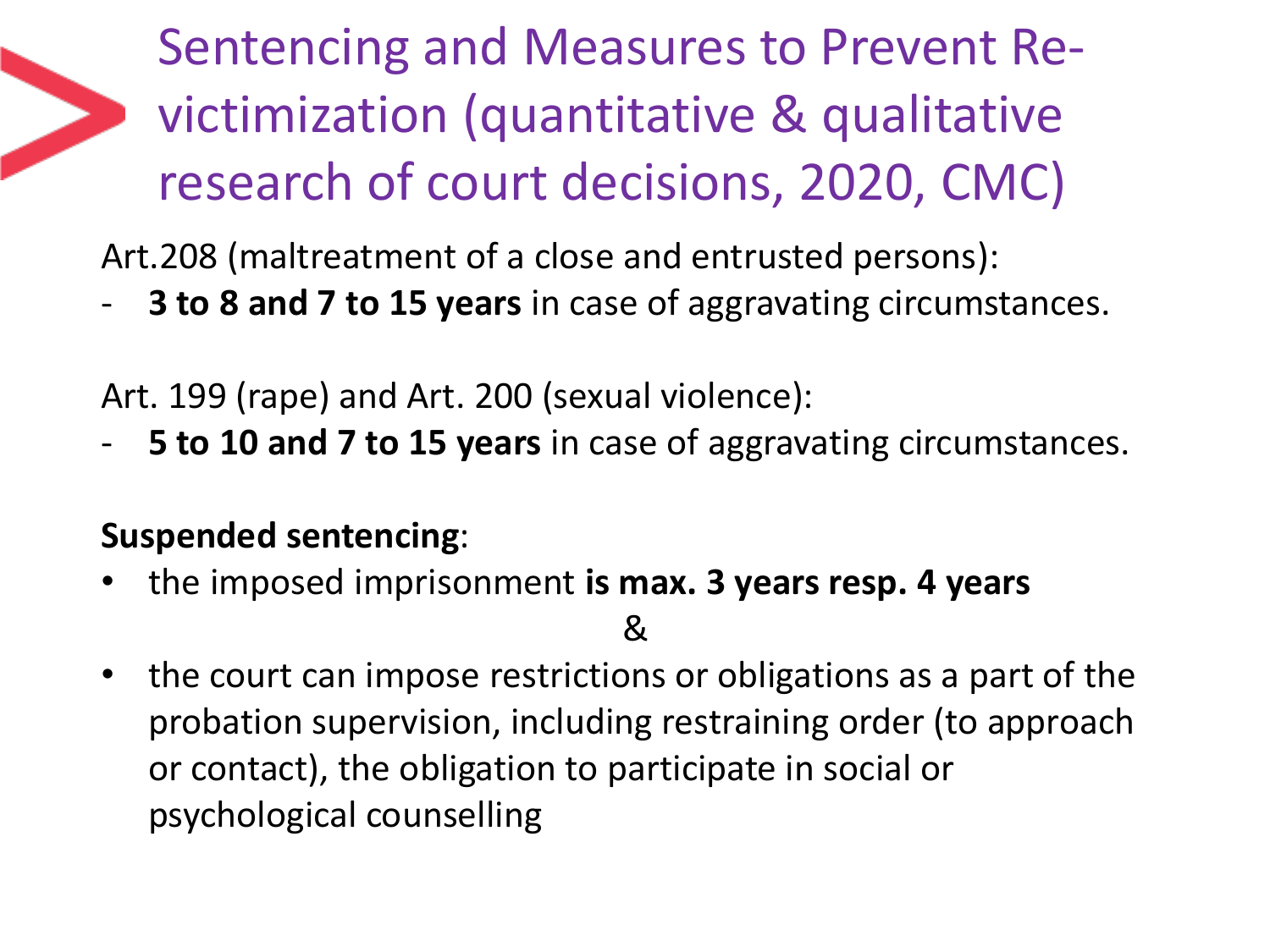Quantitative & qualitative research of court decisions (2020, CMC)

117 court decisions on the offence under Article 208 in cases of IPV against women

57 court decisions on the offence under Articles 199 and 200

Period: 1.1.2017 to 30.6.2018

Focus:

- Length of the criminal proceeding
- Forms of violence
- Sentencing
- Imposed restrictions or obligations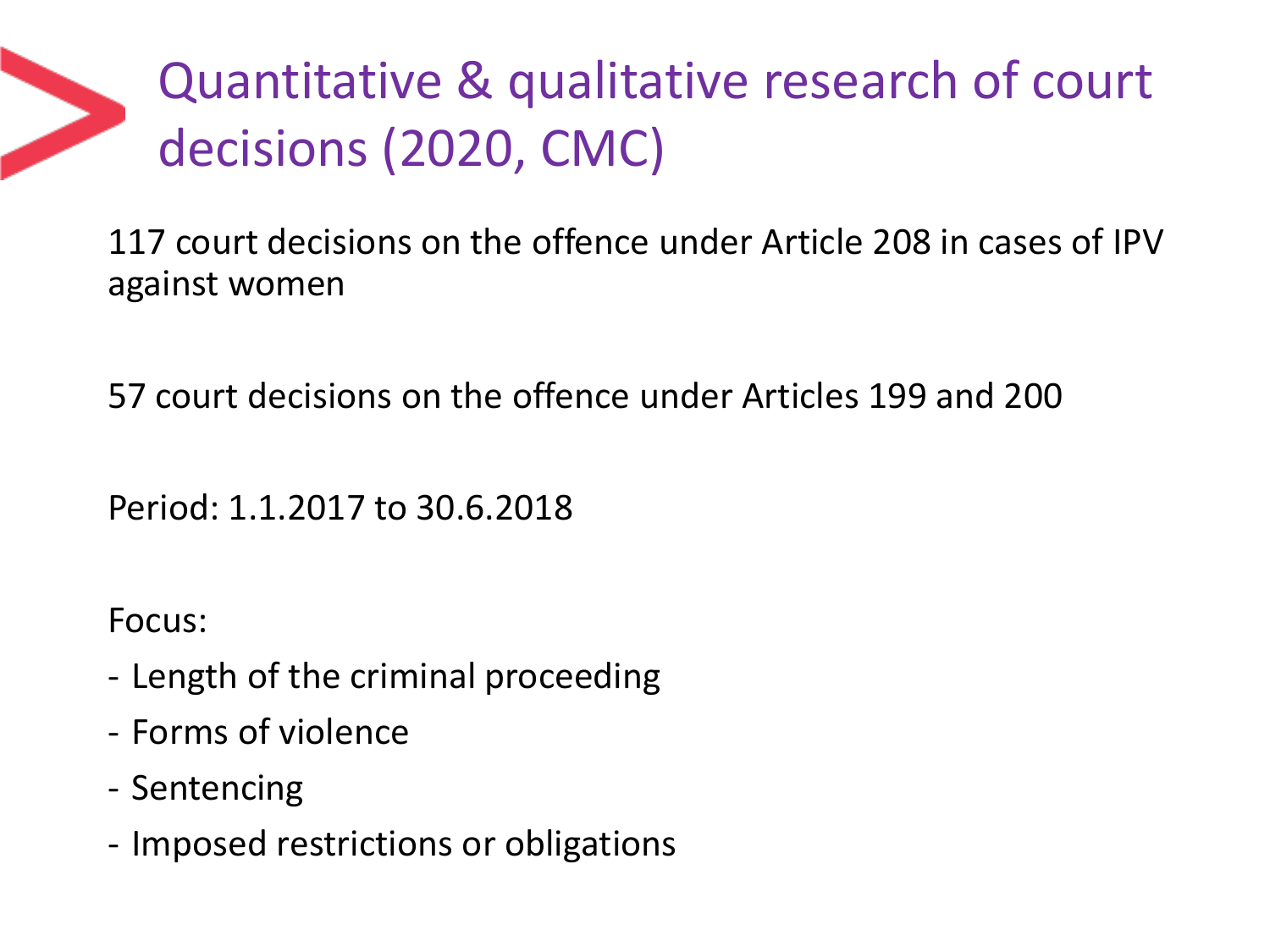### Duration of criminal proceedings

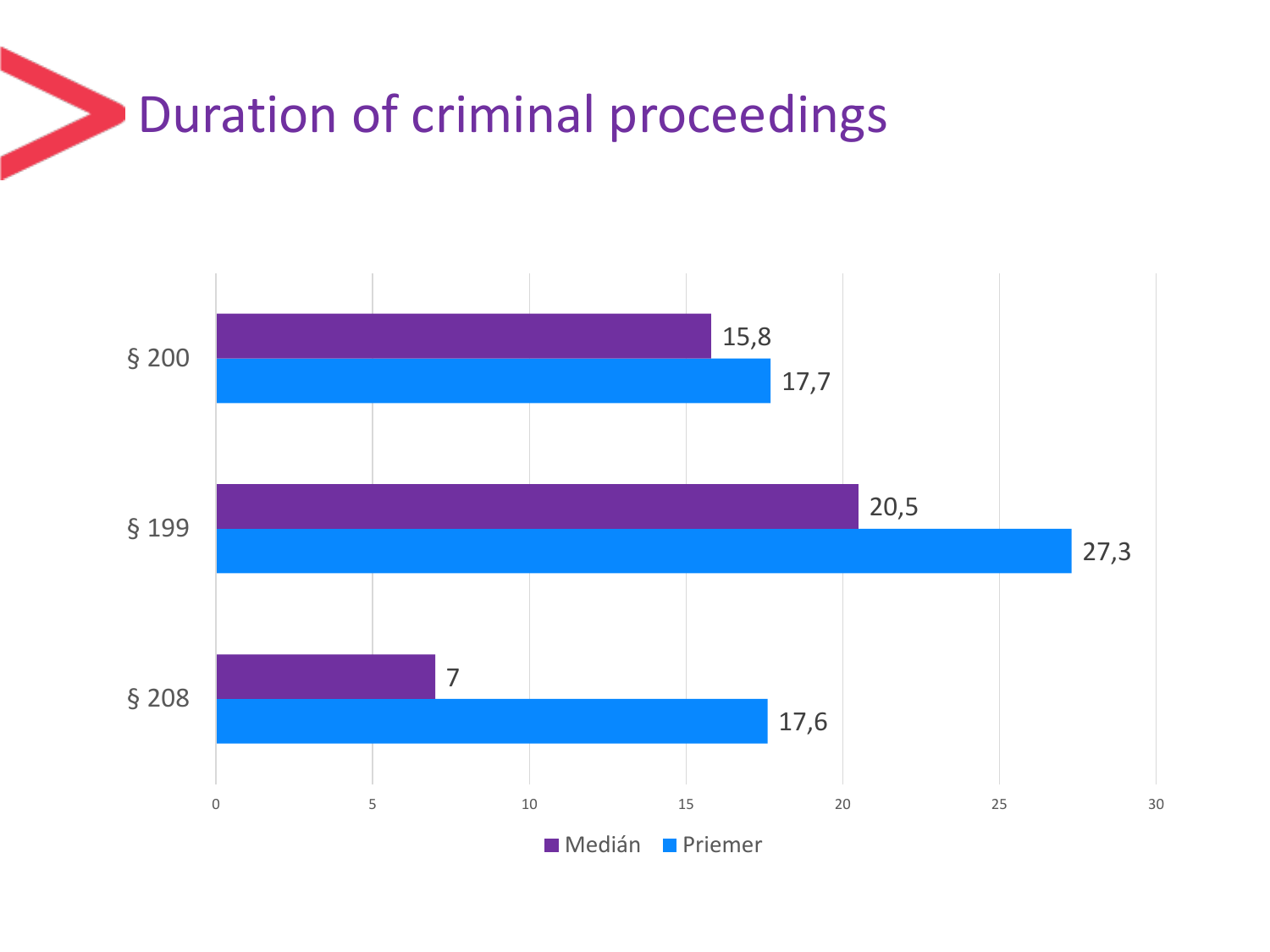### Forms of violence – IPV (Art. 208)

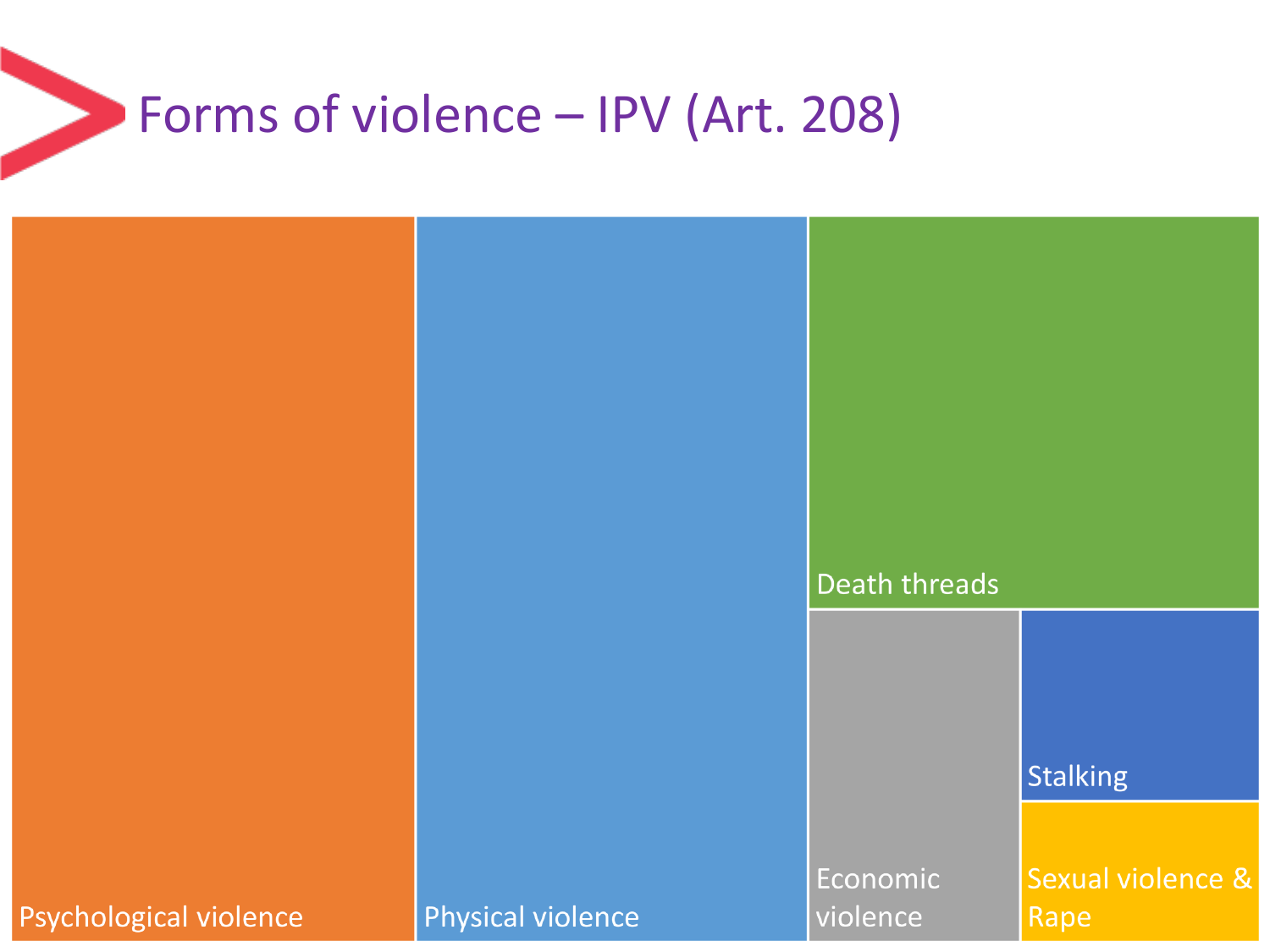### Suspended sentencing - Art. 208

#### 60% below the minimum limit set by law

• the court considered the penalty imposed by law to be disproportionately severe and considered that a shorter imprisonment will be sufficient to protect society

• the court approved the plea bargain or the accused confessed or did not deny the quilt

#### PROPORTION OF SUSPENDED AND UNCONDITIONAL SENTENCES

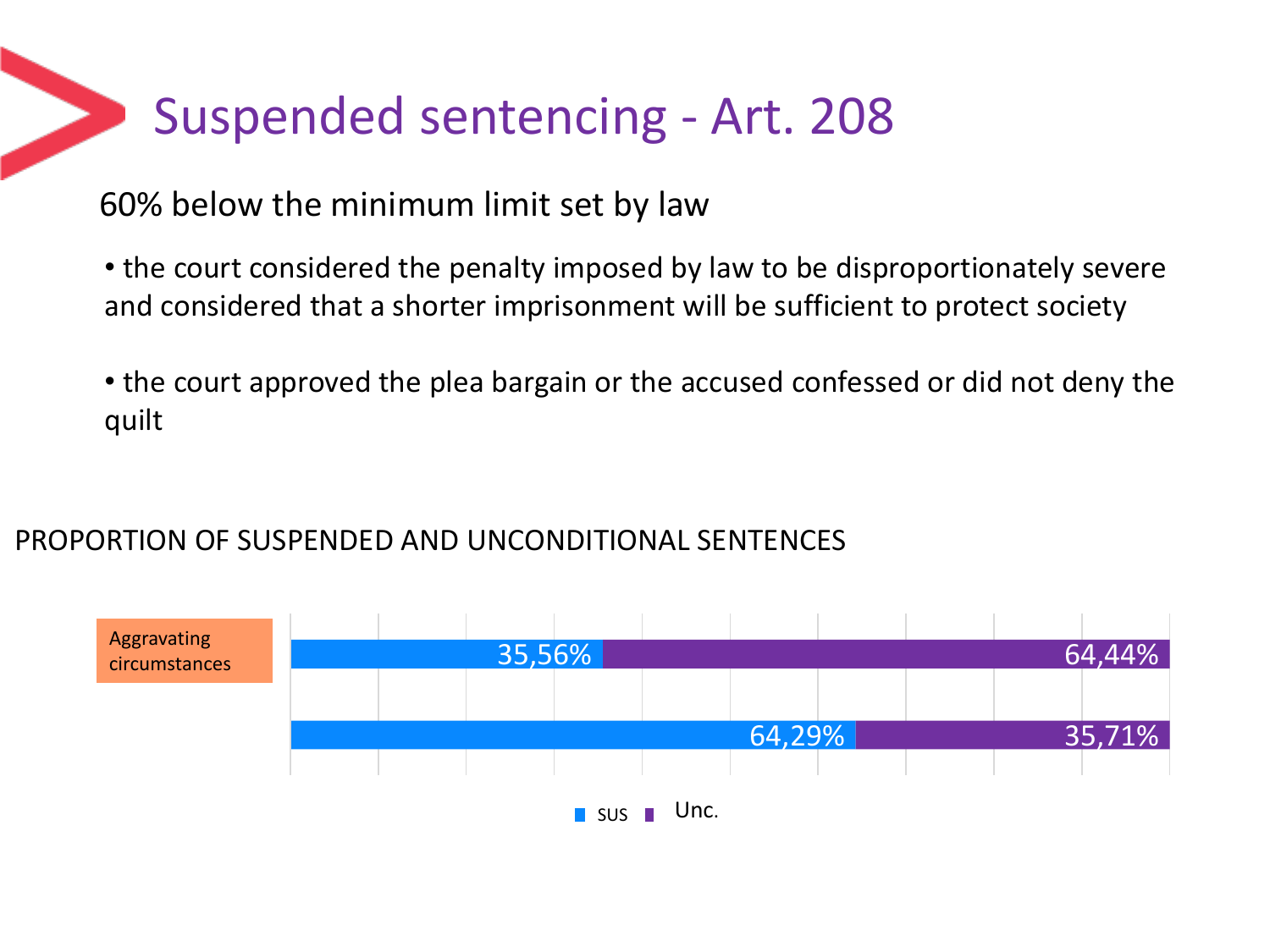## Imprisonment – Art. 208 (101 court decisions)



Proportion of suspended and unconditional sentences in case of the sentence of imprisonment for max. 3 y.



 $\blacksquare$  sus  $\blacksquare$  Unc.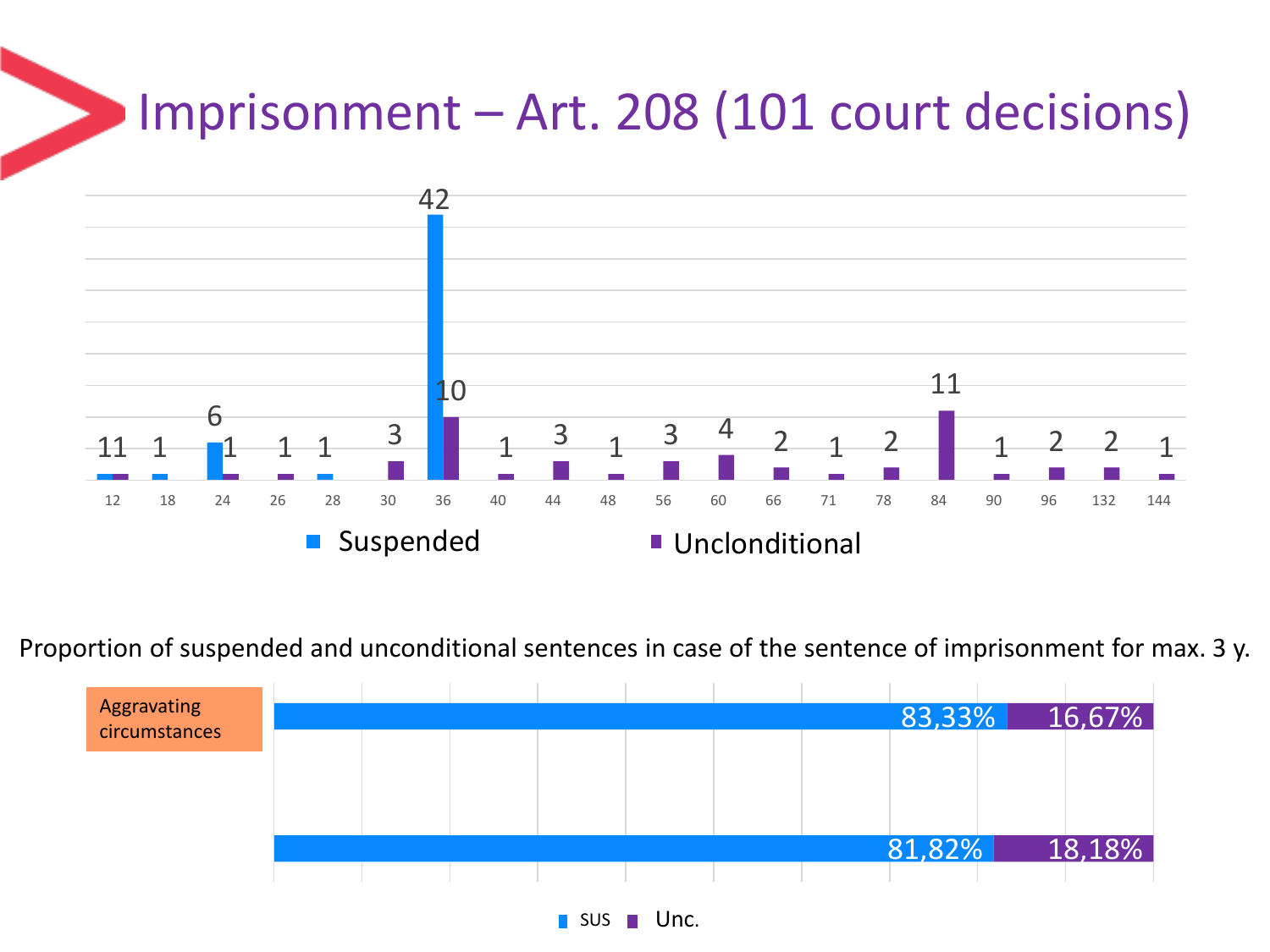## Sentecing – Art. 199 – 200



#### PROPORTION OF SUSPENDED AND UNCONDITIONAL SENTENCES

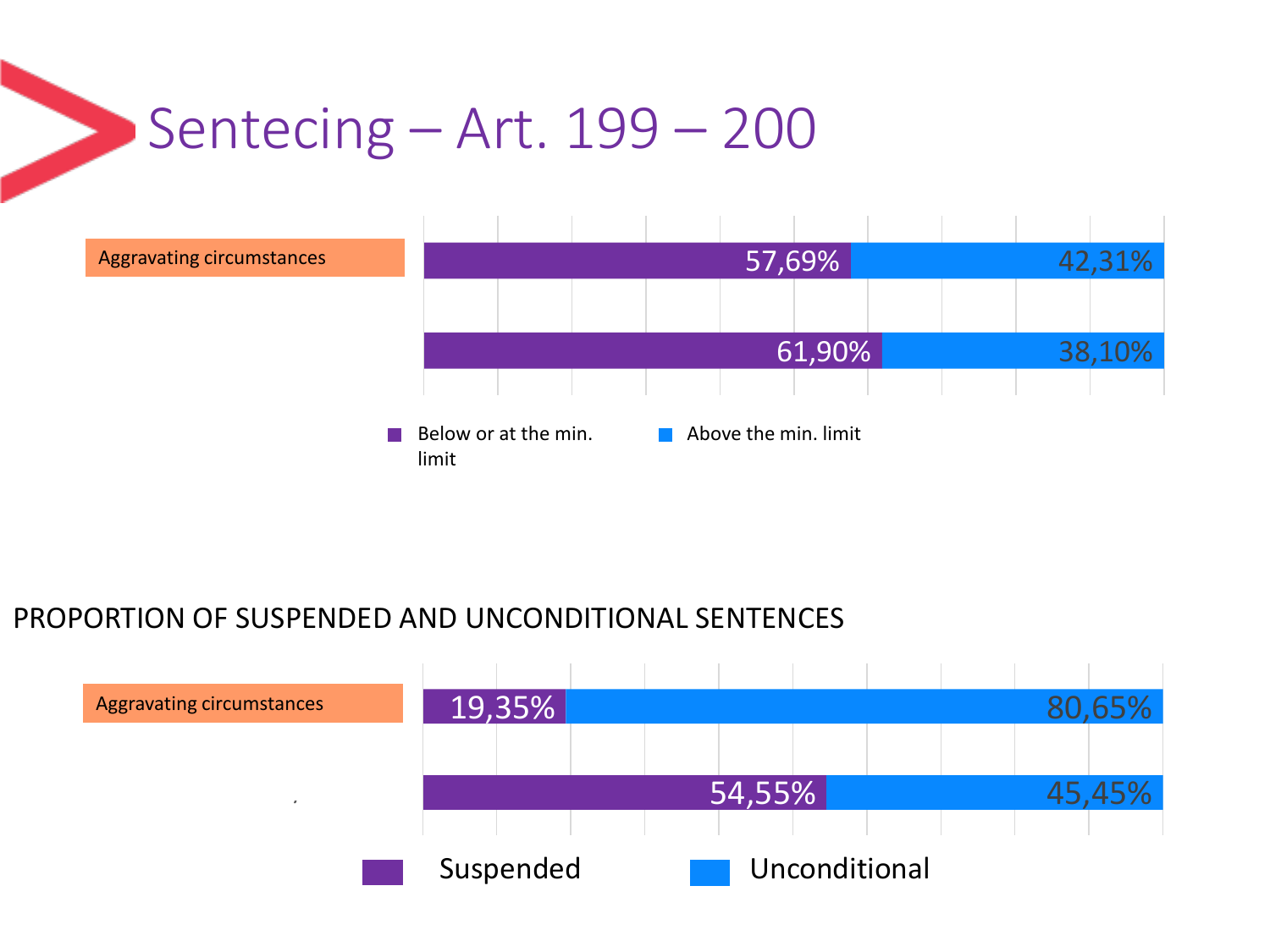## Relationship to the perpetrator – Art. 199-200

#### PROPORTION OF SUSPENDED AND UNCONDITIONAL SENTENCES

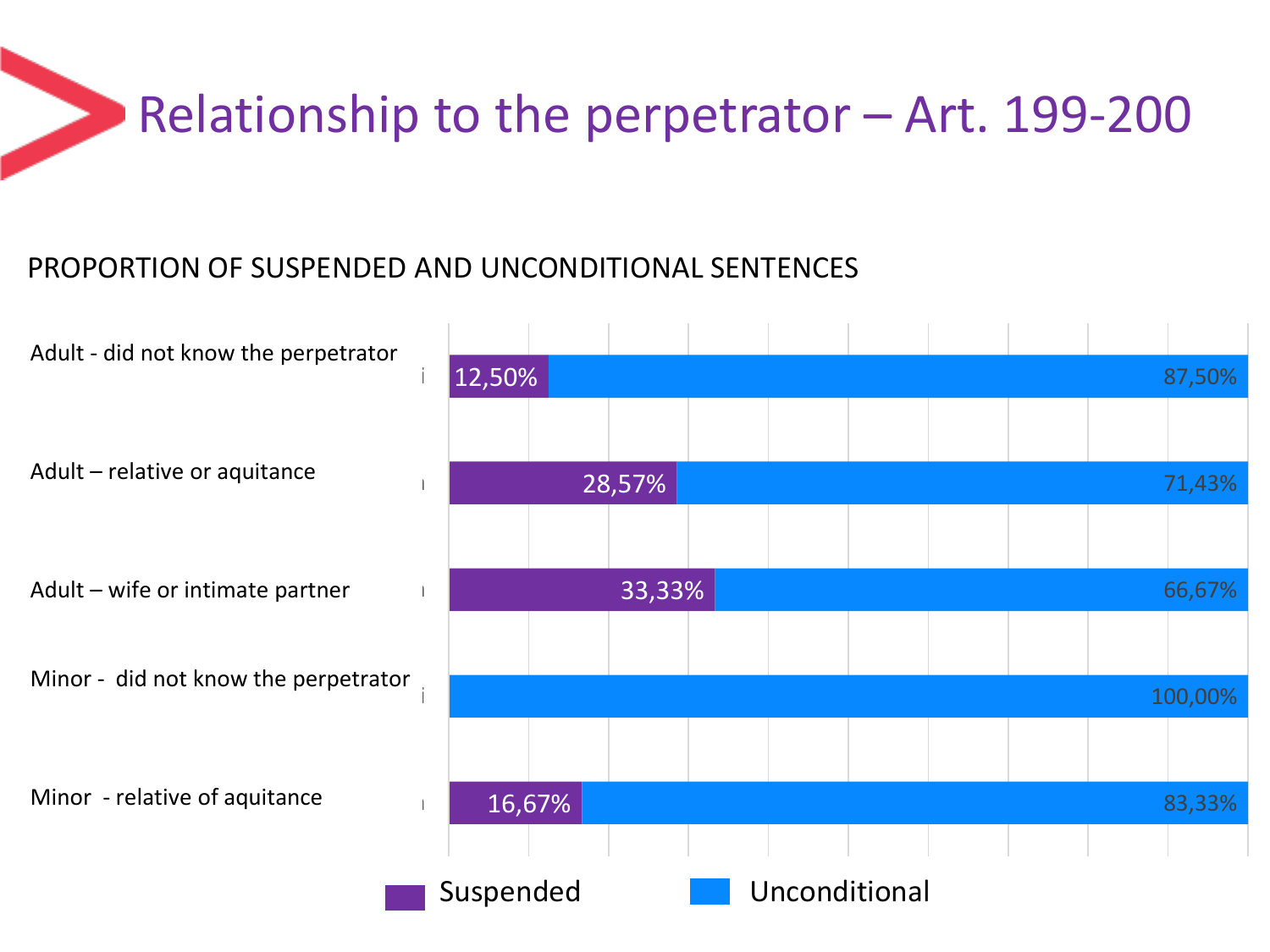## Further protection of women in case of suspended sentencing of the convicted

Restrictions or obligations imposed by the court in cases

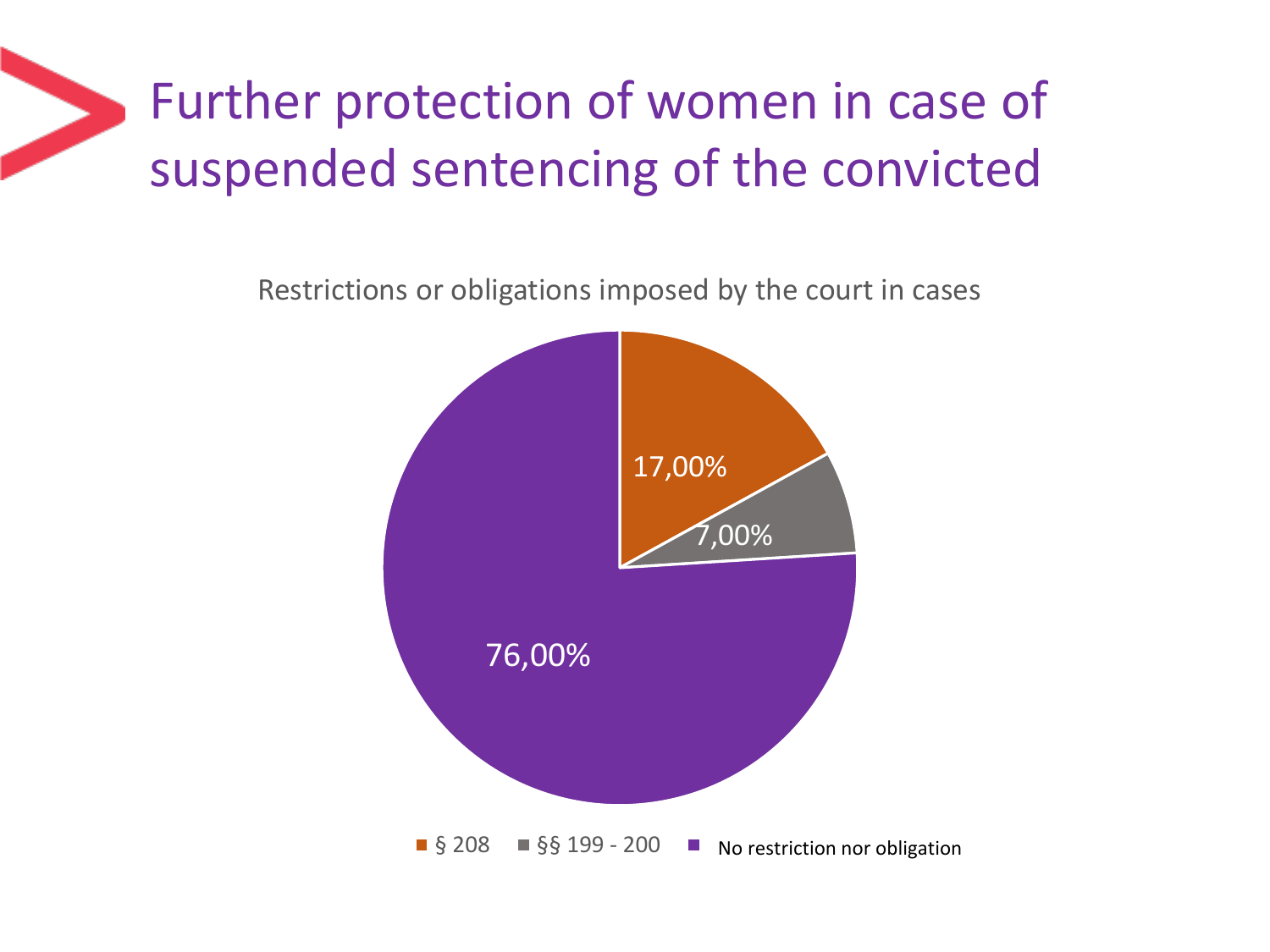## Holding perpetrators accountable

Perpetrators make decisions to use violence and can make decisions to stop using violence.

Accountability of perpetrators can be achieved in various way,. In the case of criminal offenses, the punishment for the perpetrator should fulfill the role of both general and individual prevention.

The survivors have the right to protection:

- respectful treatment and recognition as victims of crime
- protection from intimidation, retaliation and further harm by the accused or suspected and from harm during criminal investigations and court proceedings
- access to justice and compensation

#### HOLDING PERPETRATORS ACCOUNTABLE FOR VIOLENCE IS THE KEY TO ENDING VIOLENCE AGAINST WOMEN AND CHILDREN.